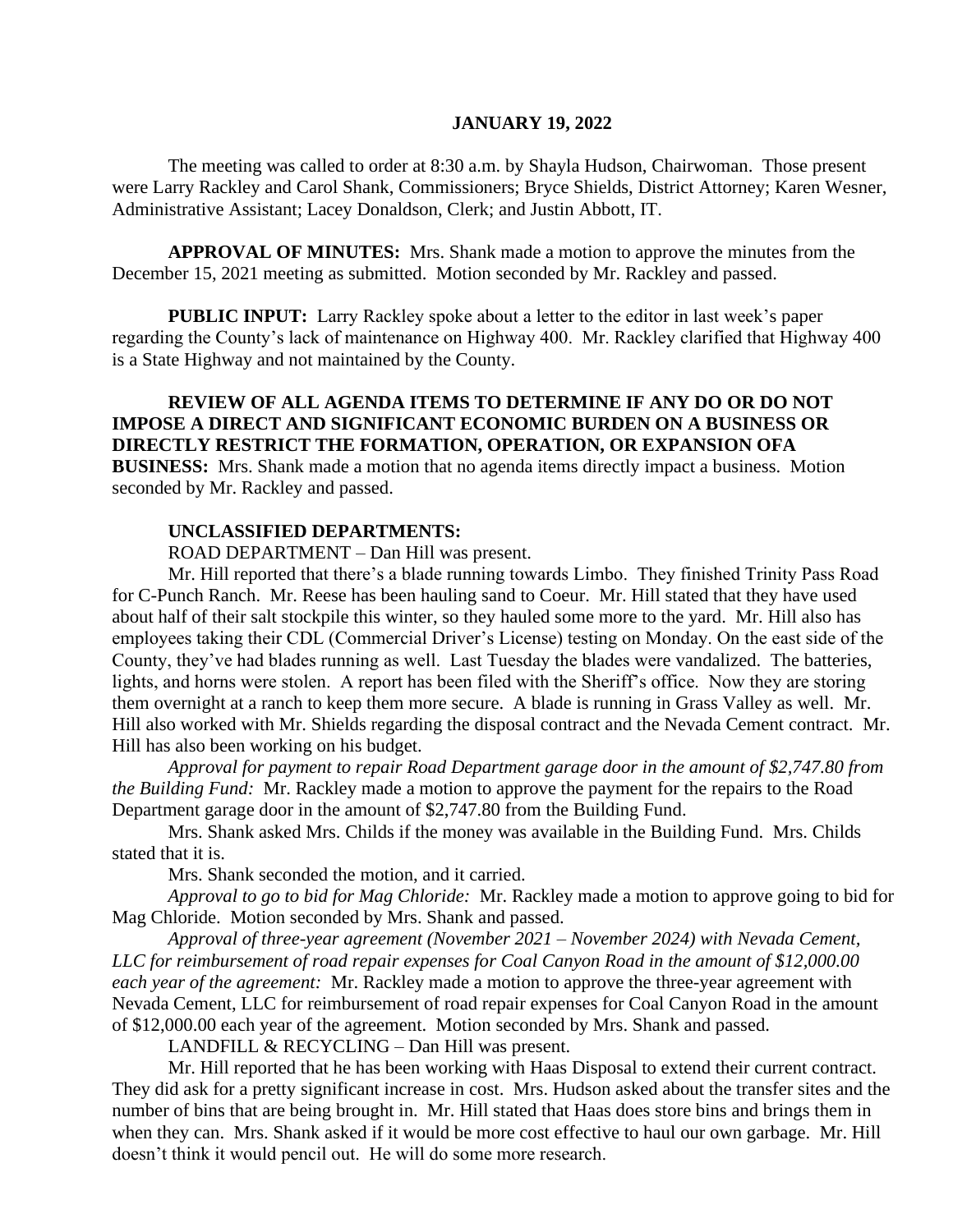*Approval to advertise/hire vacant Landfill Operator position:* Ken Kite has submitted his resignation.

Mrs. Shank made a motion to approve advertising and hiring to fill the vacant Landfill Operator position. Motion seconded by Mr. Rackley and passed.

BUILDINGS AND GROUNDS – John Handka was present.

Mr. Handka reported that they have been spending quite a bit of time at the Jail. He had someone come in and do some maintenance on the automatic gate. The porta-potties have been ordered for McDougal Field in preparation for youth softball. Mr. Handka will open the concession building when weather permits.

*Approval of bid for Water Softener Unit for Pershing County Jail:* The Board was given a bid from D&D Plumbing, Inc. in the amount of \$4,360.00. Mr. Handka stated that it would come out of his maintenance funds.

Mrs. Shank made a motion to approve the purchase of a new water softener unit for the Pershing County Jail in the amount of \$4,360.00. Motion seconded by Mr. Rackley and approved.

Mrs. Hudson stated that she had spoken to Mr. Handka about the propane bill for the Imlay Community Center. Mrs. Shank spoke with the person in Imlay and they didn't know why it would have increased so much. Mrs. Shank will also ask them to send Mr. Handka a monthly usage calendar.

Mr. Handka stated that he has been checking the Lovelock Senior Center in the morning. He did notice that the shelf where Mr. McKinney used to store his supplies has been taken over by the kitchen staff. Mrs. Hudson asked him to work with Mrs. Cannales regarding the storage space.

SENIOR CENTER – *Salary Resolution, M. Jimenez:* It was noted that this increase will make her salary the same as the other cook. Mrs. Shank asked about the effective date.

Mrs. Shank made a motion to approve the Salary Resolution for Maria Jimenez moving her from a Cook I, Range 17, Step 3 to a Range 17, Step 7, effective January 11, 2022. Motion seconded by Mr. Rackley and passed.

*Discussion of policy requiring unvaccinated employees and volunteers who work with vulnerable populous to submit to weekly COVID testing and wearing a mask and other precautionary measures at work:* Mr. Rackley stated that he asked that this be on the agenda for discussion. Mr. Rackley feels that staff working with a vulnerable population should be required to be vaccinated; however, legal counsel did not agree. Mr. Rackley is concerned for the health of our seniors. He would like the employees to be tested every Monday. Speaking with the Sheriff, he is testing inmates when they come in and it costs \$24.00 per test. We do not have a budget for that. Mrs. Hudson feels the best we can do is require the volunteers to wear masks. Mr. Abbott asked if they are doing the screening steps, i.e. taking temperatures, etc. Mr. Rackley stated they are not.

AMBULANCE/LOVELOCK FIRE – Chief Wilcox was present via Zoom.

Chief Wilcox stated that they have some concerns regarding the Rye Patch area. Lovelock always responds, but they are not seeing anyone from Rye Patch. The latest was a fire call yesterday. He mentioned that the County is looking at expanding the firehouse in Rye Patch. The necessity of the expansion was questioned. Mrs. Childs also stated that we shouldn't be paying PERS on members who are not active. Mr. Rackley feels this should be discussed at a Chief's meeting. Chief Wilcox stated that Lovelock needs a new ambulance and the money earmarked for the firehouse expansion would help with that purchase.

GRASS VALLEY FIRE – Mr. Rackley read an update from Chief Burke. They held department elections. Sean Burke will continue as the Chief and the Assistant Chief is Zack Johnson. They currently have 15 members. Their training continues, with the main emphasis on completing their Firefighter I training, which they anticipate having 12 members completed by the end of January.

LEPC – Mr. Rackley reported that the SERC (State Emergency Response Commission) grant paperwork has been submitted and all other grants are on track.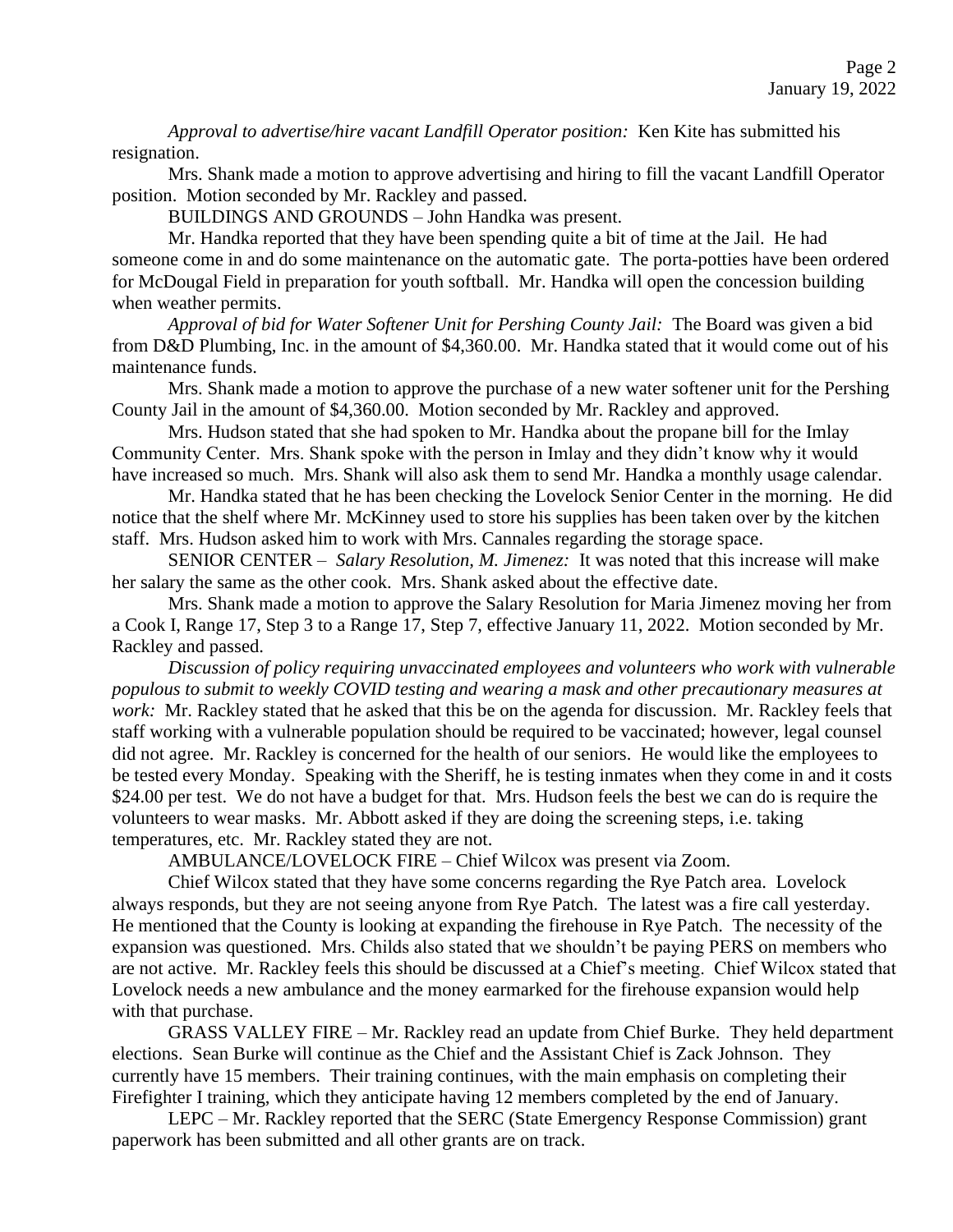ADVERTISING/HIRING AND SETTING SALARY FOR EMS COORDINATOR: Mr. Rackley stated that we should be advertising. The salary doesn't have to be set prior to that, it should be dependent on qualifications.

Mrs. Shank made a motion to move forward with advertising to fill the full-time EMS Coordinator position. Motion seconded by Mr. Rackley and passed.

OPTION PROPOSAL OF \$75.00 EACH, STIPEND FOR DERBY FIELD AIRPORT/HOSPITAL TRANSPORTS WHEN THERE ARE TWO AMBULANCE ATTENDANTS OR \$150.00 FOR ONE AMBULANCE ATTENDANT: Mrs. Shank made a motion to approve the proposal to split the \$150 stipend, to \$75.00 each if two ambulance attendants report for a Derby Field Airport/Hospital transport. Motion seconded by Mr. Rackley and passed.

Chief Wilcox asked where the EMS Coordinator position will be advertised. It was noted that the County will advertise in the Lovelock Review-Miner, the County website, the County Facebook page and on NACO's (Nevada Association of County Officials) website.

APPROVAL OF INTERLOCAL CONTRACT BETWEEN PUBLIC AGENCIES, DEPARTMENT OF CONSERVATION AND NATURAL RESOURCES, NEVADA DIVISION OF FORESTRY AND PERSHING COUNTY FOR THE WILDLAND FIRE PROTECTION PROGRAM IN THE AMOUNT OF \$131,064.00 FOR FY 2022 AND 131,064.00 FOR FY 2023, NOT TO EXCEED \$262,128 – Mrs. Shank made a motion to approve the Interlocal Contract between Public Agencies, Department of Conservation and Natural Resources, Nevada Division of Forestry and Pershing County for the Wildland Fire Protection Program effective July 1, 2021 to June 30, 2023 with a total amount not to exceed \$262,128.00. Motion seconded by Mr. Rackley and passed.

SAFETY / CHN / CEMETERY – Ms. Haas has clinic today. No report was submitted; however, Mrs. Shank reported that the Wreaths across America project went very well. We are up to date on Safety. Our nurse, Marsha Foreman has submitted her retirement effective in April. There are meetings scheduled to discuss a joint health district and Mrs. Shank will attend.

IT DEPARTMENT – Justin Abbott was present.

Mr. Abbott reported he is still playing catch up from his vacation. AT  $\&$ T is starting the process for the fiber build-out. Mr. Abbott has a walk-through with them tomorrow.

*Salary Resolution, J. Abbott, IT Manager; Set Salary for IT Manager:* Mrs. Childs stated that there is only \$100,000 in contingency to cover the General Fund. She was unaware that the Board was considering an increase to Mr. Abbott's salary as well. Mr. Abbott stated that he is willing to hold off on his Salary Resolution until July 1<sup>st</sup> if necessary. He is more concerned about getting support staff in place.

Mrs. Shank made a motion to approve the Salary Resolution for Justin Abbott, changing his job title to IT Manager effective immediately. Motion seconded by Mr. Rackley and passed.

*Set Salary for IT Technician:* Mrs. Wesner has received one application. Mrs. Shank stated that they were looking at \$35,000 - \$40,000 dependent on qualifications.

Mrs. Shank made a motion to set the salary for the IT Technician between \$35,000 and \$40,000 dependent on qualifications. Motion seconded by Mr. Rackley and passed.

ECONOMIC DEVELOPMENT – Heidi Lusby-Angvick was present via Zoom.

The West Coast Salmon Nevada team will be here on Monday.

## **ELECTED DEPARTMENTS:**

LACEY DONALDSON, CLERK-TREASURER – Mrs. Donaldson did not have anything to report. She did say that she will have Tax Roll corrections for the next meeting.

RENE CHILDS, RECORDER-AUDITOR – Mrs. Childs stated that we need to establish protocols for COVID, so every department is following the same guidelines. After 3 days of sick leave, you must have a doctor's note to return to work and FMLA paperwork needs to be filled out. This is not happening. Mrs. Childs will work with Mrs. Wesner and they will bring something to the Board.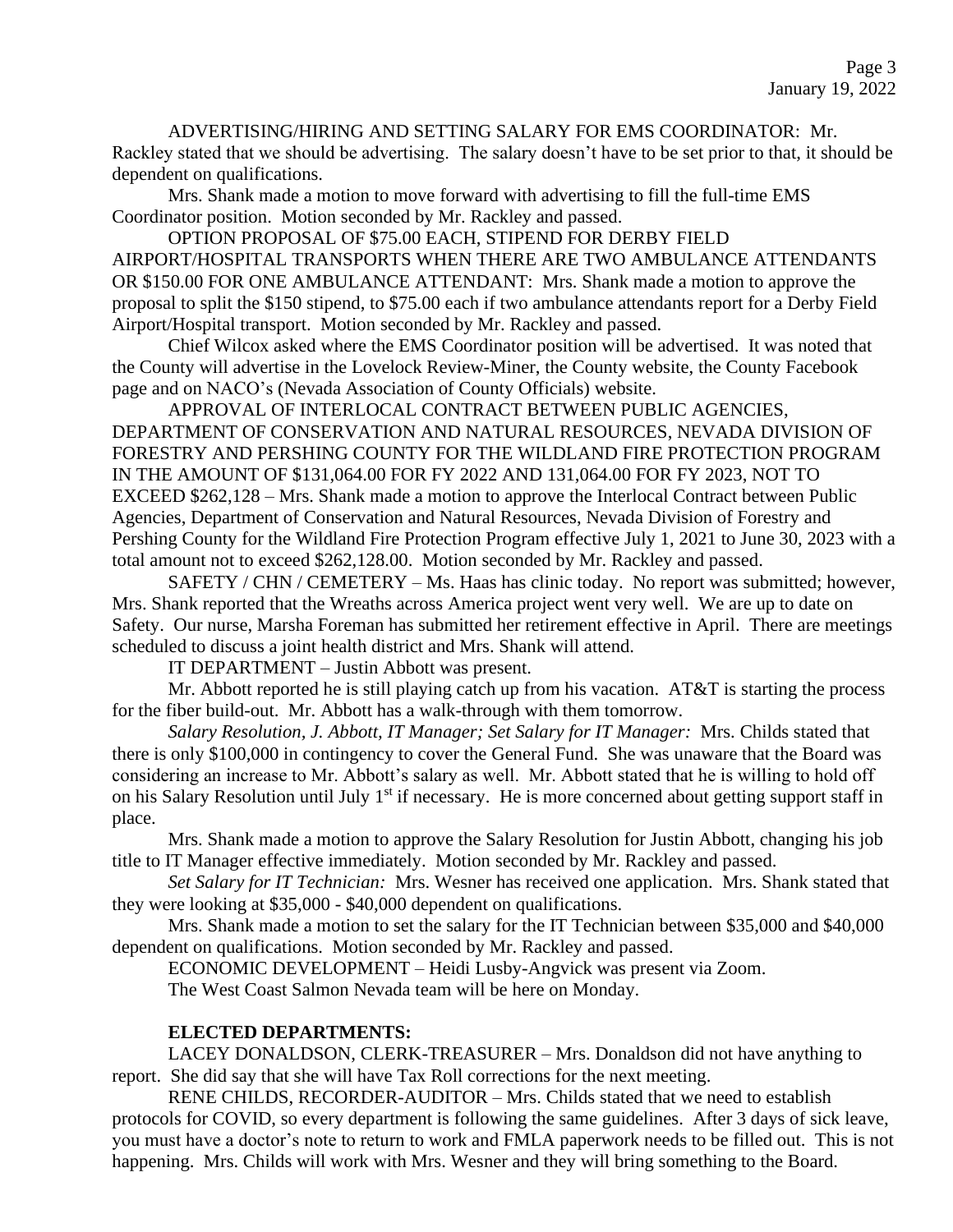LAUREEN BASSO-CERINI, ASSESSOR – Ms. Basso-Cerini gave an update on the land value error she reported at a previous meeting. Mr. Shields stated that Devnet should make us whole from this software glitch.

*Salary Resolutions, J. Hill and M. Root:* Mrs. Shank made a motion to approve the Salary Resolution for Jennifer Hill moving her from an Administrative Clerk II, Range 26, Step 5 to a Range 26, Step 7 and the Salary Resolution for Morgan Root, Moving her from an Appraiser I, Range 29, Step 5 to a Range 29, Step 7, both effective January 3, 2022. Motion seconded by Mr. Rackley and passed.

# **PLANNING & BUILDING DEPARTMENT / IMLAY WATER / PERSHING**

**ELECTRIC:** James Evans was present.

Mr. Evans didn't have an update. He did receive an email from Farr West regarding the Hydrological Evaluation for Grass Valley. The draft is almost ready to be presented to the Board.

REQUEST FOR REVIEW AND APPROVAL OF THE SCOPE OF WORK, PROFESSIONAL SERVICES AGREEMENT AND PRELIMINARY ENGINEERING IN THE AMOUNT OF \$109,642.00 FOR FARR WEST ENGINEERING TO PROCEED WITH A PRELIMINARY ENGINEERING REPORT, SEEK FUNDING SOURCES, AND IF FUNDING IS OBTAINED TO PROCEED WITH THE IMLAY WATER PROJECT – There was discussion regarding where the funding would come from. The American Rescue Plan funding was discussed. Mr. Rackley would like to meet with the Fire Chiefs to discuss their funding priorities prior to any changes to the priority list for the ARP funds.

Mrs. Shank made a motion to approve Farr West Engineering's Scope of Work, Professional Services Agreement, and Preliminary Engineering in the amount of \$109,642.00 for the Imlay Water Project, using American Rescue Plan funding, while looking for other funding sources as well. Motion seconded by Mrs. Hudson. Mr. Rackley opposed. Motion carried.

**JERRY ALLEN, SHERIFF:** Sheriff Allen reported that there are currently 11 inmates in custody. He has one employee out with COVID and one of the dispatchers gave notice.

*Purchase of (1) 2013 Ford F350 and (1) F350 Animal Control trucks for Lovelock Animal Control/Humane Society for \$250.00 each truck for a total of \$500.00 for both trucks:* Sheriff Allen stated that these are \$85,000 vehicles. Sheriff Allen did speak to the Mayor, and the City of Lovelock will split the cost.

Mr. Rackley made a motion to approve the purchase of two Animal Control trucks for the Lovelock Animal Control/Humane Society for a total of \$500.00 with the City paying half of the expense. Motion seconded by Mrs. Shank and passed.

*Notification of Sgt. J. Rogers and S. Perez traveling to Utah to attend FTO training 1/30/22 – 2/2/22:* Mrs. Shank made a motion to approve the out of state travel for Sgt. John Rogers and Sheila Perez to attend FTO training in Utah 1/30/22-2/2/22. Motion seconded by Mr. Rackley and passed.

*Notification of Sgt. K. Rogers attending DARE Instructor training in Michigan 1/23/22 to 2/5/22:* Sheriff Allen stated that this training has been cancelled.

Mrs. Childs asked for clarification regarding the "Notification" wording on the agenda, as all Out of State Travel must be approved by the Board.

## **WADE ROBISON, SUBMITTAL OF AFFIDAVIT AND PETITION PURSUANT TO NRS 517.390 TO EXPLORE AND DEVELOP MINING CLAIMS BELONGING TO PERSHING COUNTY, APN #009-350-77 AND 003-071-46:** Mr. Robison was present via Zoom.

Mr. Shields explained the process for petitioning to explore and develop a mining claim, which has been deeded to the County for delinquent taxes.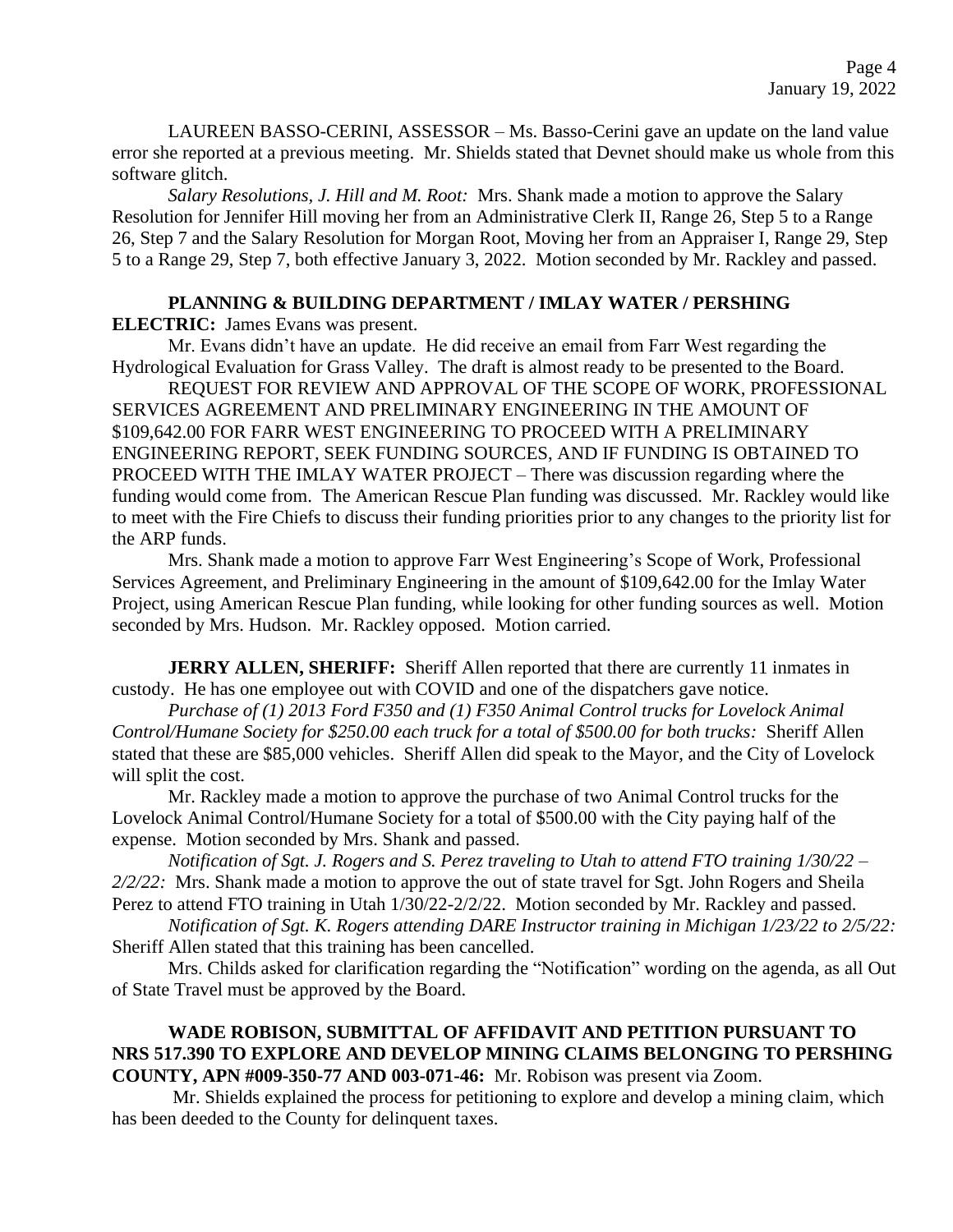Mrs. Shank made a motion to approve the request by Wade Robison pursuant to NRS 517.390, to explore and develop mining claims belonging to Pershing County, located on APN #009-350-77 and 003-071-46. Motion seconded by Mr. Rackley and passed.

**PUBLIC DEFENDER:** DISCUSSION REGARDING CONTRACT FOR STANDBY PUBLIC DEFENDER AND DISCUSSION ON THE IMPACT ON THE JUSTICE COURT AND OTHER OFFICES TO COMPLY WITH AB424, 2021 WHICH REQUIRES BAIL HEARINGS WITHIN 48 HOURS OF ARREST – Steve Cochran, Public Defender, and Karen Stephens, Justice of the Peace, were present.

Remote capabilities were discussed. Mr. Abbott recommended a laptop with a headset for speaking and hearing, along with a Verizon hotspot device. In regard to document sharing, email is not recommended. Mr. Abbott suggested sharing files on One-drive or within a group on Microsoft Teams. Sheriff Allen asked what is needed at the Jail.

Mr. Shields also added that staff in the DA's office, Public Defender's office, and Justice Court should get stand-by pay for those additional hours required outside of normal business hours.

**PROCLAMATIONS AND AWARDS:** There were no proclamations or awards considered.

### **GRASS VALLEY ADVISORY BOARD:** Paul Schlehr was present.

Mr. Schlehr stated that they did not have a meeting in December and their next meeting is scheduled for January 31<sup>st</sup>.

**DERBY FIELD AIRPORT:** UPDATE AND APPROVAL OF HANGAR LEASE AGREEMENT – Mr. Rackley stated that he has been working with Mr. Shields regarding the lease agreement. Mrs. Shank stated that Kurt Haukohl spoke at the NDOT (Nevada Department of Transportation) meeting about the availability of funding for hangars.

### **7 TROUGHS DISTILLING LEASE AGREEMENT FOR WINDMILL BUILDING:**

APPROVAL OF LEASE AGREEMENT BETWEEN PERSHING COUNTY AND SEVEN TROUGHS DISTILLING, LLC FOR RENTAL OF THE "WINDMILL PROPERTY" LOCATED AT 925 CORNELL AVE AND 950 DARTMOUTH AVE BEGINNING JANUARY 1, 2022 AND ENDING JUNE 30, 2022 (A PERIOD OF SIX (6) MONTHS) AT THE RATE OF \$1,600.00 PER MONTH. THIS AGREEMENT CHANGES THE PREVIOUSLY AGREED COMMENCEMENT DATE OF THE LEASE FROM SEPTEMBER 1, 2021 TO JANUARY 1, 2022 – Mrs. Shank made a motion to approve the lease agreement with the amended dates of January 1, 2022 to June 30, 2022 between Pershing County and Seven Troughs Distilling, LLC. Motion seconded by Mr. Rackley and passed.

**BOARD APPOINTMENTS/RESIGNATIONS:** CEMETERY – Letters asking to be reappointed were received from Glenn Rose, Winston Gray, and Dale Talcott. A letter of interest was also received from Julie Amodei.

Mrs. Shank made a motion to reappoint Glenn Rose, Winston Gray and Dale Talcott and to appoint Julie Amodei to the Cemetery Board. Motion seconded by Mr. Rackley and passed.

LOVELOCK VALLEY WEED DISTRICT – A letter was received from Mike Gibson asking to be reappointed to the Weed District.

Mrs. Shank made a motion to reappoint Mike Gibson to the Weed District. Motion seconded by Mr. Rackley and passed.